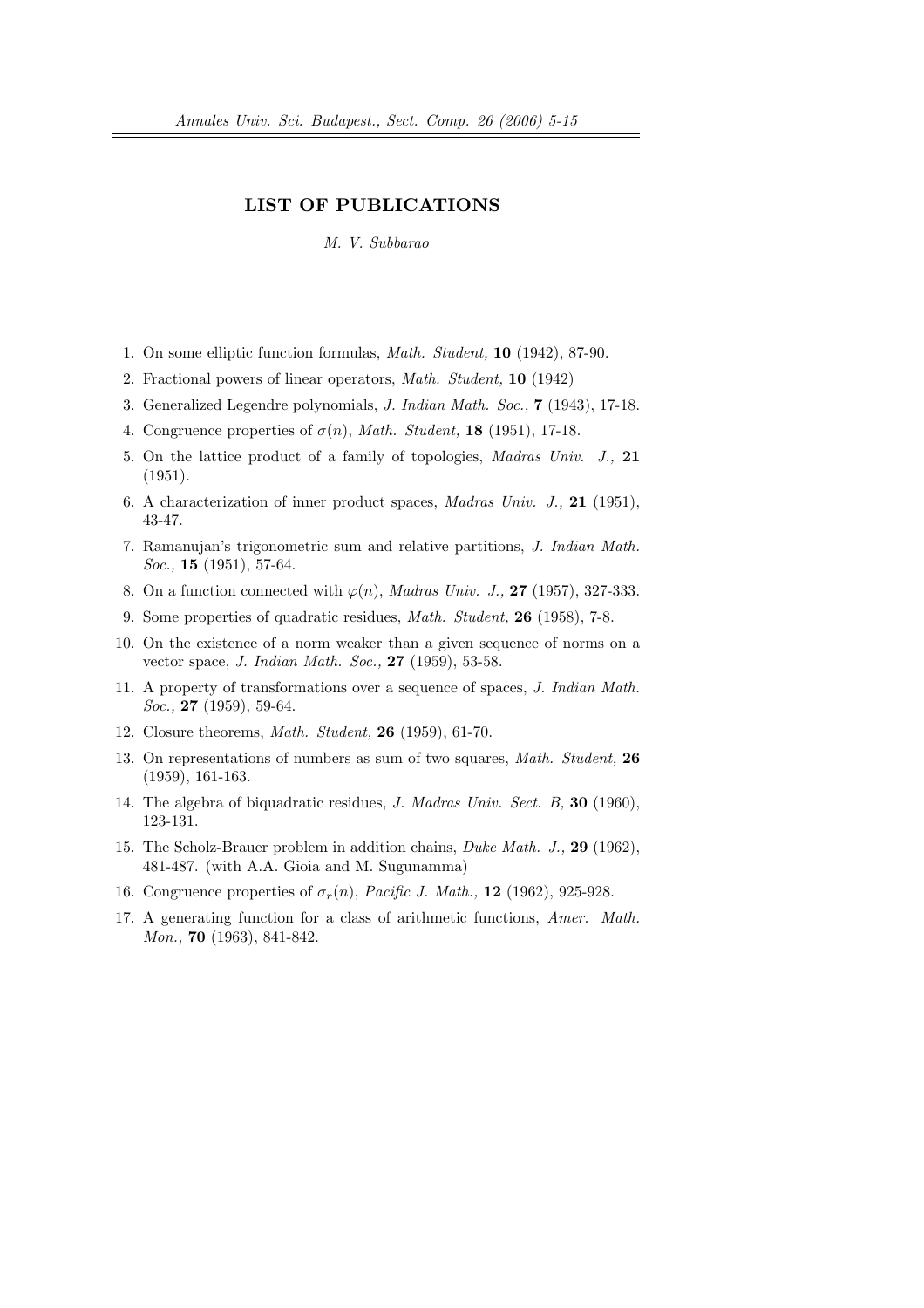- 18. On some classes of complete sequences and approximations in linear topological spaces, Tech. report to the National Science Foundation of USA, 1964, 36pp.
- 19. The Brauer-Rademacher identity, Amer. Math. Mon., 72 (1965), 135-138.
- 20. On some integral equations, Encyclopedia in Telugu 9 Mathematics and Astronomy, Publ. by Andhra Bhasha Samithi, Osmania University, Hyderabad, 1965, 268.
- 21. On integers and primes, Encyclopedia in Telugu 9 Mathematics and Astronomy, 1965, 379-383.
- 22. On the celestial sphere, Encyclopedia in Telugu 9 Mathematics and Astronomy, 1965, 209-211.
- 23. On earth and its motion, Encyclopedia in Telugu 9 Mathematics and Astronomy, 1965, 444-447.
- 24. Non-eucledian geometry, Encyclopedia in Telugu 9 Mathematics and Astronomy, 1965, 463-470.
- 25. Irrational numbers, Encyclopedia in Telugu 9 Mathematics and Astronomy, 1965, 524-527.
- 26. Algebraic functions, Encyclopedia in Telugu 9 Mathematics and Astronomy, 1965, 420-422.
- 27. On Riemann's zeta function, Encyclopedia in Telugu 9 Mathematics and Astronomy, 1965, 277.
- 28. The Beta function, Encyclopedia in Telugu 9 Mathematics and Astronomy, 1965, 421-422.
- 29. The Gamma function, Encyclopedia in Telugu 9 Mathematics and Astronomy, 1965, 235-236.
- 30. Celestial sphere, Encyclopedia in Telugu 9 Mathematics and Astronomy, 1965, 209-211.
- 31. Difference equations, Encyclopedia in Telugu 9 Mathematics and Astronomy, 1965, 100-101.
- 32. Unitrary perfect numbers, Can. Math. Bull., 9 (1966), 147-153. (with L.J. Warren)
- 33. Generating functions for a class of arithmetic functions, Can. Math. Bull., 9 (1966), 427-431. (with A.A. Gioia)
- 34. On relatively prime sequences, Amer. Math. Mon., 73 (1966), 1099-1102.
- 35. A note on the arithmetic functions  $C(n,r)$  and  $C^+(n,r)$ , Nieuw Arch. Wiskd., III. Ser., **14** (1966), 237-240.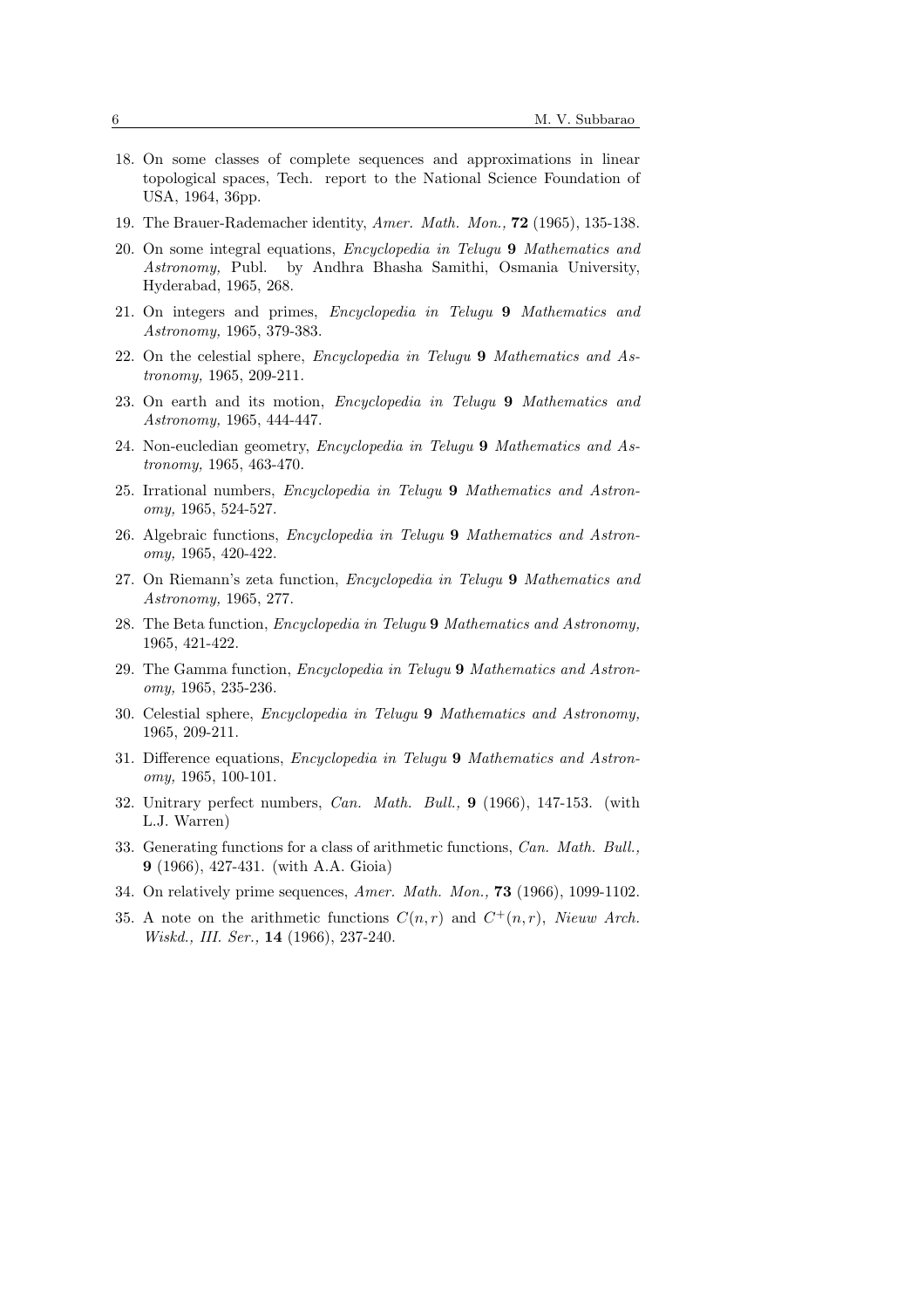- 36. Arithmetic functions satisfying a congruence property, Can. Math. Bull., 9 (1966), 143-146.
- 37. A congruence for a class of arithmetic functions, Can. Math. Bull., 9 (1966), 571-574.
- 38. Some remarks on the partition function, Amer. Math. Mon., 73 (1966), 851-854.
- 39. A new generalization of the Ramanujan sum, J. London Math. Soc., 41 (1966), 595-604. (with V.C. Harris)
- 40. An arithmetic function and an associated probability theorem, Nederl. Akad. Wet. Proc. Ser. A, 70 (1967), 93-95.
- 41. Identities for multiplicative functions, Can. Math. Bull., 10 (1967), 65-73.
- 42. A class of arithmetical equations, Nieuw Arch. Wiskd. III. Ser., 15 (1967), 211-217.
- 43. Component congruences for a class of divisors, Whitney Memorial Collection, Univ. of Alberta, 1967, 323-329. (with V.C. Harris)
- 44. On a theorem of Erdős and Szekeres, Can. Math. Bull., 11 (1968), 597-598.
- 45. Arithmetic functions and distributivity, Amer. Math. Mon., 75 (1968), 984-988.
- 46. A class of additive functions, Amer. Math. Mon., 75 (1968), 257-260.
- 47. Remarks on a paper of P. Kesaya Menon, J. Indian Math. Soc., 32 (1) (1968), 317-318.
- 48. A simple irrationality problem for quadratic surds, Amer. Math. Monthly, 75 (1968), 772-773.
- 49. Some classes of complete sequences and approximations in normed linear spaces, Publ. Ramanujan Inst., 1 (1968/69), 189-197.
- 50. On Watson's quintuple product identity, Proc. Amer. Math. Soc., 26 (1970), 23-27. (with M. Vidyasagar)
- 51. Are there an infinity of unitary preface numbers? Amer. Math. Monthly, 77 (1970), 389-390.
- 52. Perfect triangles, Amer. Math. Mon., 78 (1971), 384-385.
- 53. Partition theorems for Euler pairs, Proc. Amer. Math. Soc., 28 (1971), 330-336.
- 54. On a partition theorem of MacMahon-Andrews, Proc. Amer. Math. Soc., 27 (1971), 449-450.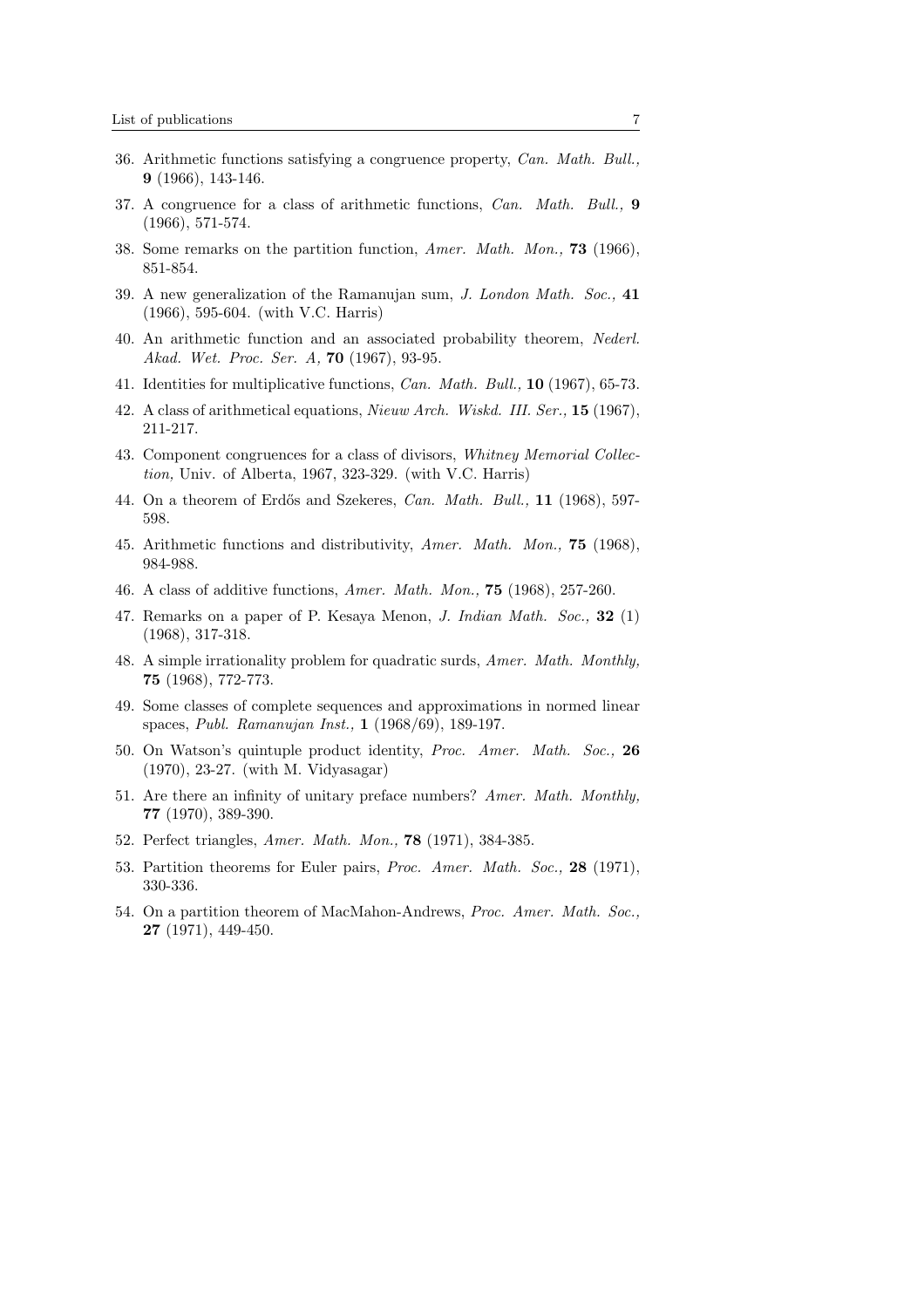- 55. On Watson's quintuple product identity, Proc. Amer. Math. Soc., 26 (1970), 23-27. Errata. Proc. Amer. Math. Soc., 29 (1971), 627.(with M. Vidyasagar)
- 56. Combinatorial proofs of some identities, Proc. Washington State Univ. Conf. Number Theory, 1971, 80-91.
- 57. On the distribution of generalized  $k$ -free integers in residue classes,  $Duke$ Math. J., 38 (1971), 741-748. (with Y.K. Feng)
- 58. On the density of  $(k, r)$ -integers, Pac. J. Math., **38** (1971), 613-618. (with Y.K. Feng)
- 59. On the iterates of some arithmetic functions, Theory of Arithmetic Functions. Proc. Conf. Western Michigan Univ. 1971, Lect. Notes Math. **251**, (1972), 119-125. (with P. Erdős)
- 60. On an identity of Eckford Cohen, Proc. Amer. Math. Soc., 33 (1972), 20-24. (with D. Suryanarayana)
- 61. A simple proof of the quintuple product identity, Proc. Am. Math. Soc., 32 (1972), 42-44. (with L. Carlitz)
- 62. A family of combinatorial identities, Can. Math. Bull., 15 (1972), 11-18. (with G.E. Andrews and M. Vidyasagar)
- 63. On some arithmetic convolutions, Theory of Arithmetic Functions. Proc. Conf. Western Michigan Univ. 1971, Lect. Notes Math. 251, Springer, (1972), 247-271.
- 64. Two new combinatorial identities, *Norske Vid. Selsk. Skr.*, **21** (1972), 1-4.
- 65. On a combinatorial identity of Winquist and its generalization, Duke Math. J., 39 (1972), 165-172. (with L. Carlitz)
- 66. On unitary perfect numbers, Delta, 3 (1) (1972), 22-26. (with T.J. Cook, R.S. Newberry and J.M. Weber)
- 67. A note on the parity of  $p(n)$ , *Indian J. Math.*, **14** (1972), 147-148.
- 68. Some theorems in additive number theory, Annales Univ. Sci. Budapest. Sect. Math., 13 (1972), 5-16. (with D. Suryanarayana)
- 69. An arithmetic sum with an application to quasi  $k$ -free integers, J. Aust. *Math. Soc.*, **15** (1973), 272-278. (with V.C. Harris)
- 70. The divisor problem for  $(k, r)$ -integers, J. Aust. Math. Soc., 15 (1973), 430-440. (with D. Suryanarayana)
- 71. Transformation of arithmetic functions, Duke Math. J., 40 (1973), 949- 958. (with L. Carlitz)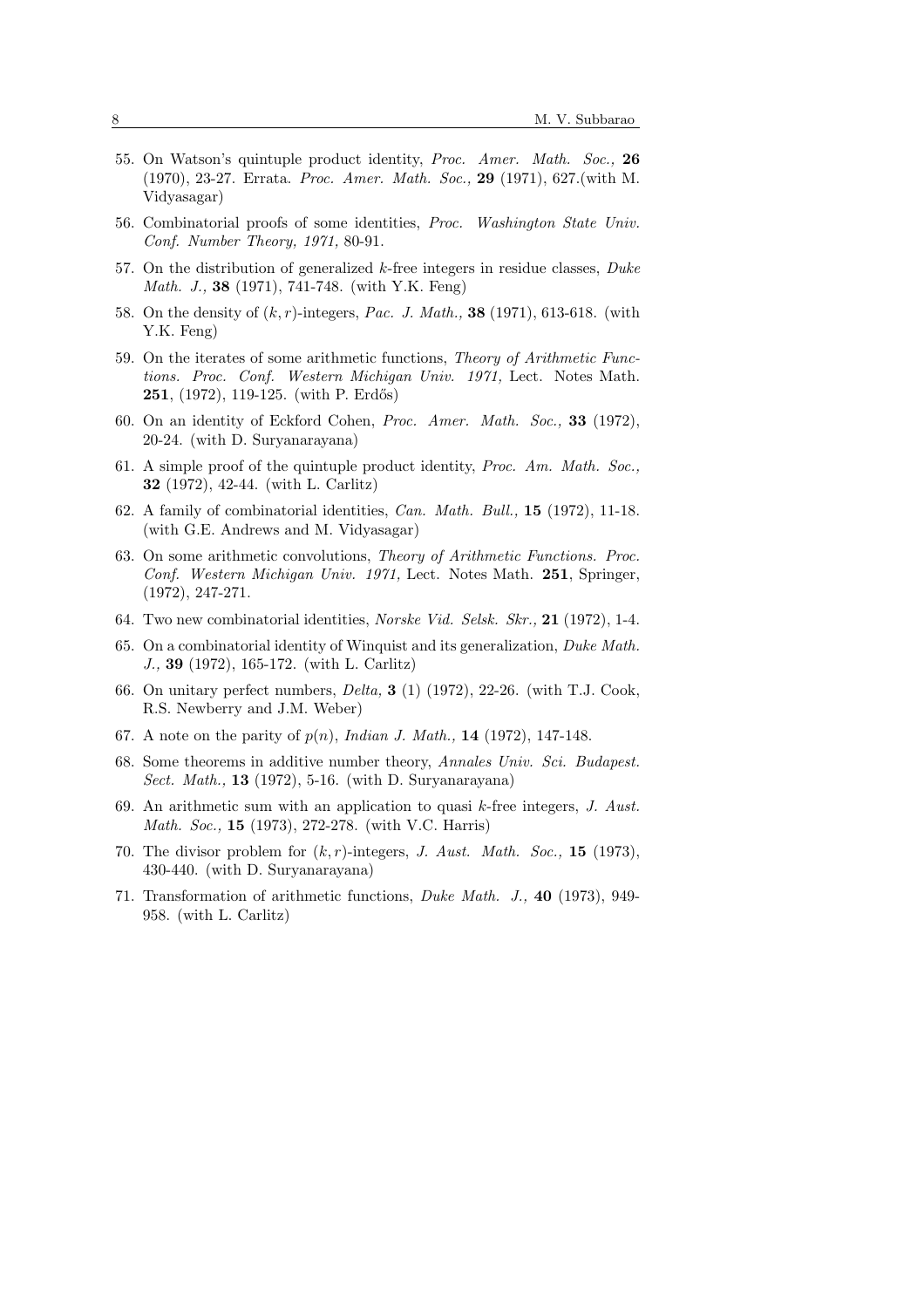- 72. On the set of integers of the form  $p^r m^k$ , Indian J. Math., 15 (1973), 179-184. Corrections and additions ibid. 17 (1975), 172. (with D. Suryanarayana)
- 73. Almost and nearly k-free integers, Indian J. Math., 15 (1973), 163-169. Corrections ibid. 17 (1975), 171. (with D. Suryanarayana)
- 74. On the order of the error function of the  $(k, r)$ -integers, J. Number Theory, 6 (1974), 112-123. (with D. Suryanarayana)
- 75. On two congruences for primality, Pac. J. Math., 52 (1974), 261-268.
- 76. On exponential divisors, Duke Math. J., 41 (1974), 465-471. (with E.G. Straus)
- 77. A transformation formula for products arising in partititon theory, Rocky Mt. J. Math., 6 (1976), 345-356. (with V.V. Subrahmanya Sastri)
- 78. Unitary analogue of Carmichael's problem, Indian J. Math., 18 (1976), 49-55. (with M. Ismail)
- 79. On the Schnirelmann density of the k-free integers, Proc. Amer. Math. Soc., 62 (1977), 7-10. (with P.H. Diananda)
- 80. On certain weighted partitions and finite semisimple rings, Proc. Amer. Math. Soc., 64 (1977), 13-19. (with L.B. Richmond)
- 81. On the order of the error function of the  $(k, r)$ -integers II., *Can. Math.* Bull., 20 (1977), 397-399. (with D. Suryanarayana)
- 82. Sums of the divisor and unitary divisor functions, J. Reine Angew. Math., 302 (1978), 1-15. (with D. Suryanarayana)
- 83. On the Schnirelmann density of  $k$ -free integers, *Indian J. Math.*, **20** (1978), 45-56. (with P. Erd˝os and G.E. Hardy)
- 84. On the representation of fractions as sum and difference of three simple fractions, Numerical mathematics and computing. Proc. 7th Manitoba Conf., Winnipeg/Can. 1977, Congr. Numerantium 20 (1978), 561-579. (with E.G. Straus)
- 85. The Scholz-Brauer problem in addition chains II., Proc. of the Eighth Manitoba Conf. on Numerical Mathematics and Computing, Winnipeg, 1978, Congr. Numerantium 22 (1979), 251-274. (with A.A. Gioia)
- 86. On the non-existence of certain Euler products, Can. Math. Bull., 23 (1980), 371-372.
- 87. Some generalizations of Ramanujan's sum, Can. Math. Bull., 32 (1980), 1250-1260. (with K.G. Ramanathan)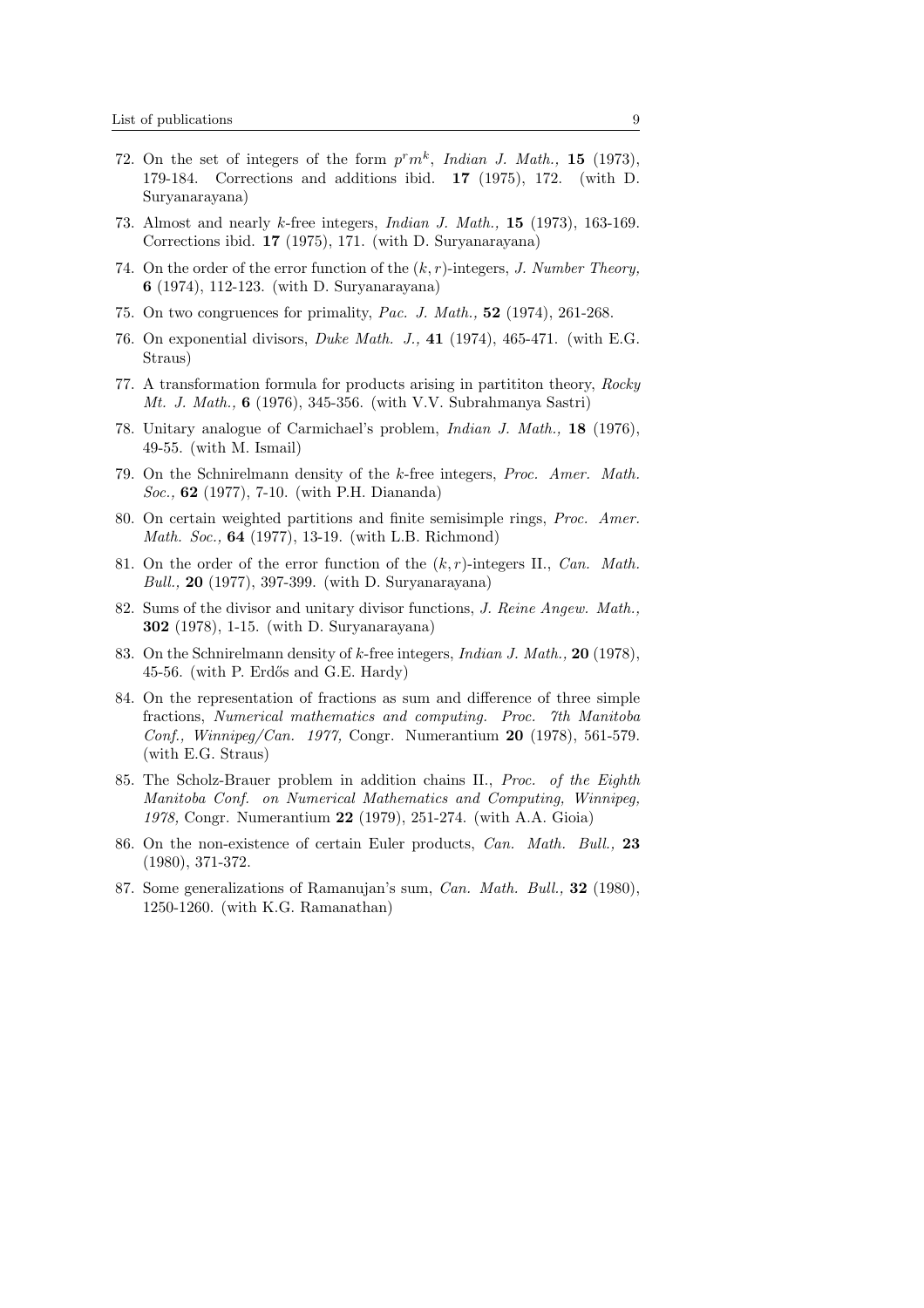- 88. Arithmetical functions associated with the biunitrary  $k$ -ary divisors of an integer, Indian J. Math., 22 (1980), 281-298. (with D. Suryanarayana)
- 89. A transformation formula for a class of arithmetic sums, Can. Math. Bull., 24 (1981), 73-77. (with V.C. Harris)
- 90. The average number of divisors in an arithmetic progression, Can. Math. Bull., 24 (1981), 34-41. (with R.A. Smith)
- 91. Semi r-free and r-free integers a unified approach,  $Can. Math. Bull.$  25 (1982), 273-290. (with G.E. Hardy)
- 92. Highly powerful numbers, Numerical Mathematics and Computing. Proc. 12th Manitoba Conf., Winnipeg/Manit. 1982, Congr. Numerantium 37 (1983), 277-307. (with G.E. Hardy)
- 93. On Uchimura's connection between partitions and the number of divisors, Can. Math. Bull., 27 (1984), 143-145. (with D.M. Bressoud)
- 94. On hyperperfect numbers, Numerical Mathematics and Computing. Proc. 13th Manitoba Conf., Winnipeg/Manit. 1983, Congr. Numerantium 42 (1984), 183-197. (with G.E. Hardy)
- 95. Transformation formulae for multiple series, Pac. J. Math., 113 (1984), 471-479. (with R. Sitaramachandrarao)
- 96. Semi r-free and r-free integers a unified approach: Corrigendum and addendum, Can. Math. Bull.,  $27$  (1984), 523. (with G.E. Hardy)
- 97. Regular convolutions and a related Lehmer problem, Nieuw Arch. Wiskd., IV (3) (1985), 1-18. (with V. Prasad and Siva Rama)
- 98. On some infinite series of L.J. Mordell and their analogues, Pac. J. Math., 119 (1985), 245-255. (with R. Sitaramachandrarao)
- 99. Some Rogers-Ramanujan type partition theorems, Pac. J. Math., 120 (1985), 431-435.
- 100. Research problems (Canadian Conf. on Number Theory, Univ. Alberta, 1983), Rocky Mt. J. Math., 15 (1985), 385-388. (with A.A. Gioia)
- 101. On the divisor sum function, Rocky Mt. J. Math., 15 (1985), 399-412. (with V.C. Harris)
- 102. Some analogues of a Lehmer problem on the totient function, Rocky Mt. J. Math., 15 (1985), 609-620. (with V. Prasad, Siva Rama)
- 103. The distribution of values of a class of arithmetic functions, Stud. Sci. *Math. Hung.*, **20** (1985), 77-87. (with R. Sitaramachandrarao)
- 104. On e-perfect numbers not divisible by 3, Nieuw Arch. Wiskd., IV (4) (1986), 165-173. (with J. Fabrykowski)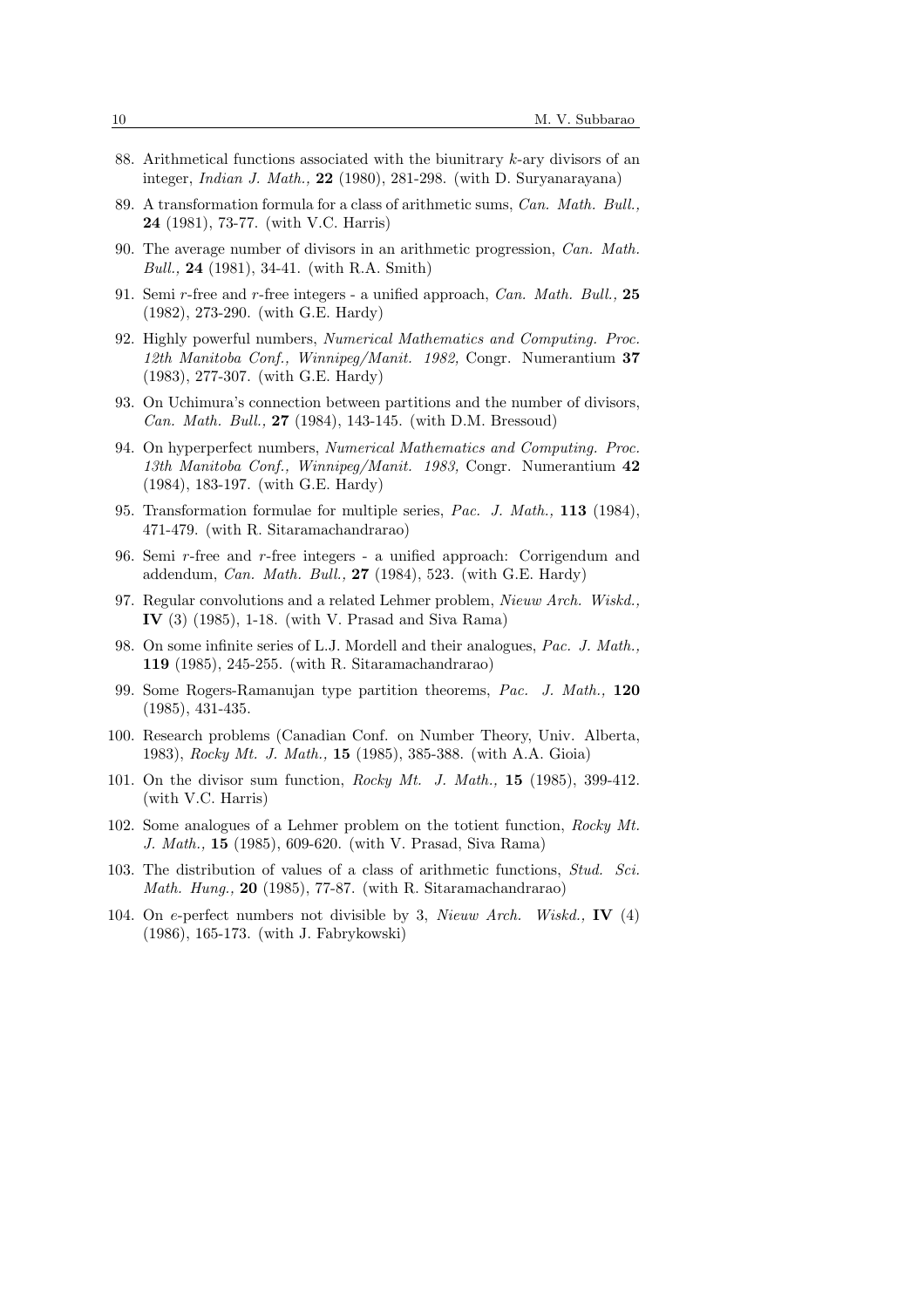- 105. On e-perfect numbers and a conjecture of Straus and Subbarao, Numerical Mathematics and Computing. Proc. 15th Conf., Winnipeg/Manit. 1985, Congr. Numerantium 52 (1986), 79-90. (with J. Fabrykowski)
- 106. On the existence of e-multiperfect numbers, Fibonacci Q., 25 (1987), 65- 71. (with W. Aiello and G.E. Hardy)
- 107. On the parity of the partition function, Numerical Mathematics and Computing. Proc. 16th Conf., Winnipeg/Manit. 1986, Congr. Numerantium 56 (1987), 265-275.
- 108. On some diophantine equations involving exponentially multiplicative functions, Numerical Mathematics and Computing. Proc. 16th Conf., *Winnipeg/Manit.* 1986, Congr. Numerantium  $56$  (1987), 163-171. (with J. Fabrykowski)
- 109. Further theorem of the Rogers-Ramanujan type theorems, Can. Math. *Bull.*, **31** (2) (1988), 210-214. (with A.K. Agarwal)
- 110. On the error function in the asymptotic formula for the counting function of k-full numbers, Acta Arith., 50 (2) (1988), 107-118. (with R. Balasubramanian and K. Ramachandra)
- 111. On the parity of  $p(n)$ , Acta Arith., 50 (2) (1988), 355-356. (with M.D. Hirschhorn)
- 112. Note on a problem of Erdős-Moser, Numerical Mathematics and Computing. Proc. 17th Manitoba Conf., Winnipeg, 1987, Congr. Numerantium 62 (1988), 79-83. (with J. Fabrykowski)
- 113. Remarks on some aspects of Ramanujan's work, Srinivasa Ramanujan A tribute, MacMillan and Co., 1988, 82-88.
- 114. Arithmetic functions satisfying a congruence property, Madras Univ. J., 51 (1988), 48-56. (with J. Fabrykowski)
- 115. On the distribution of the sequence  $\{nd^*(n)\}\$ , Can. Math. Bull., 32 (1) (1989), 105-108. (with H.L. Abott)
- 116. Carmichael's conjecture and some analogues, *Théorie des nombres. C.R.* Conf. Int., Québec 1987,  $(1989)$ , 928-941. (with L.W. Yip)
- 117. Addition chains some results and problems, NATO Conf. April-May 1988 on Number Theory and Appl., Banff/Can. 1988, NATO ASI Ser.  $C$ 265, ed. R.A. Mollin, Kluwer, 1989, 555-574.
- 118. The maximal order and the average order of multiplicative function  $\sigma^{(e)}(n)$ , Théorie des nombres. C.R. Conf. Int., Québec, 1987, (1989), 201-206. (with J. Fabrykowsky)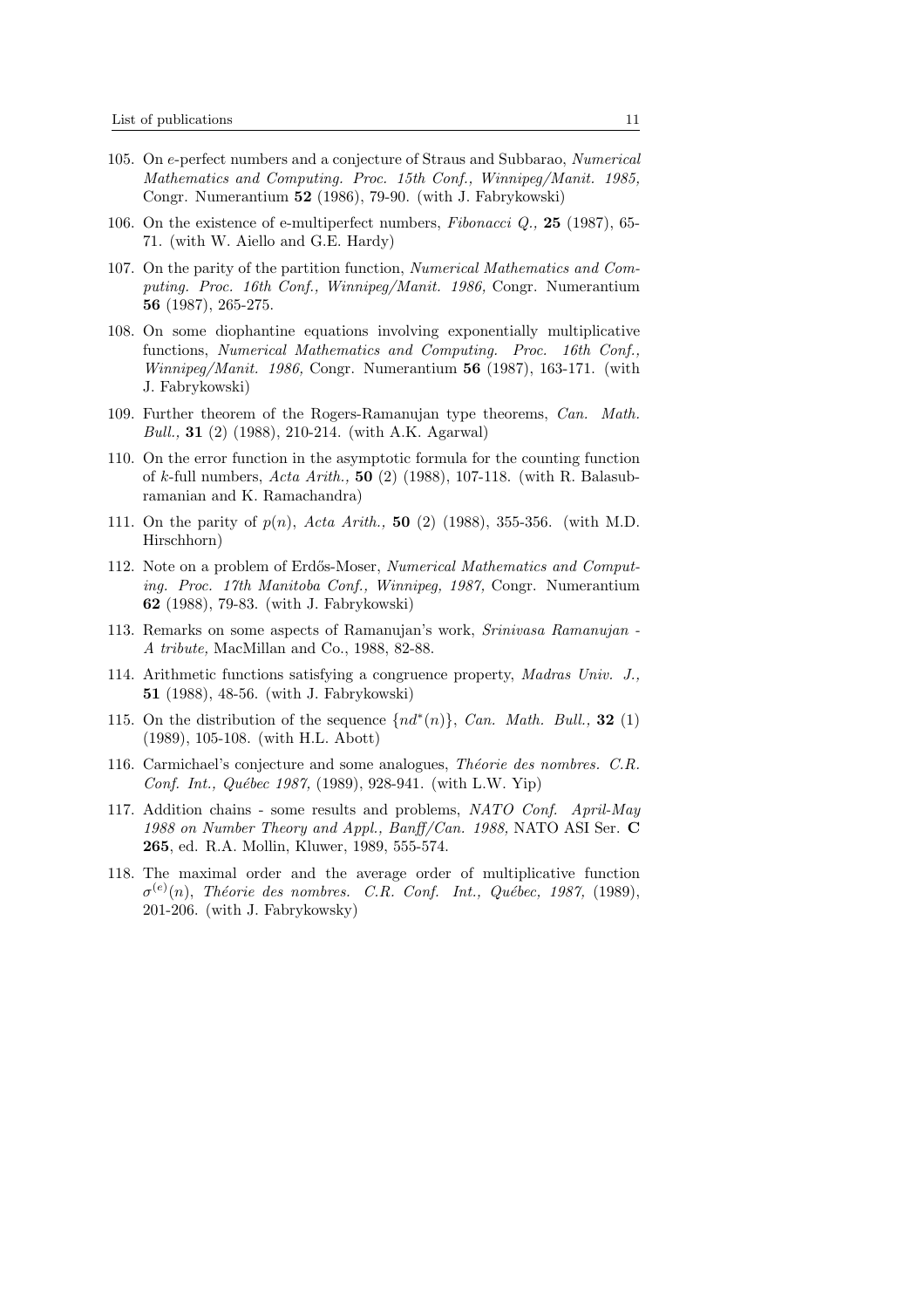- 119. Some asymptotic formulae involving powers of arithmetic functions, Number Theory. Proc. Int. Ramanujan Cent. Conf., Madras/India 1987, Lect. Notes Math. 1395, 1989, 201-206. (with J. Fabrykowski)
- 120. Some new identities involving the partition function  $p(n)$ , Number Theory. Proc. 1st Conf. Can. Number Theory Assoc., Banff/Alberta, Canada, 1988, (1990), 139-146. (with J. Fabrykowski)
- 121. Extension of a result of Erdős concerning the divisor function, Util. Math., 38 (1990), 175-181. (with J. Fabrykowski)
- 122. A variant of an Erdős-Straus problem, Numerical Mathematics and Computing. Proc. 19th Manitoba Conf., Winnipeg/Can., 1989, Congr. Numerantium 75, (1990), 159-164. (with M.S. Klamkin)
- 123. On a class of  $\psi$ -products preserving multiplicativity, Indian J. Pure Appl. Math., 22 (10) (1991), 819-832. (with V. Sitaramaiah)
- 124. Convolutions with unbounded unity, Can. Math. Bull., 34 (4) (1991), 542-546. (with V. Sitaramaiah)
- 125. On Sierpinski's conjecture concerning the Euler totient, Can. Math. Bull., 34 (3) (1991), 401-404. (with L.W. Yip)
- 126. Some properties of perfect partitions, Indian J. Pure Appl. Math., 22 (9) (1991), 737-743. (with A.K. Agarwal)
- 127. On product partitions of integers, Can. Math. Bull., 34 (4) (1991), 474- 479. (with V.C. Harris)
- 128. On a generalized Waring's problem in algebraic number fields, Gong, Sheng (ed.) et al., Int. Symp. on Number Theory and Analysis in Memory of Hua Loo Keng, held August 1-7, 1988 at the Tsing Hua University, Beijing, China. Vol. I. Number Theory, eds. S.Gong et al., Springer Verlag, 1991, 265-277. (with Wang Yuan)
- 129. Asymptotic formulae for sums of reciprocals of some multiplicative functions, J. Indian Math. Soc., New Ser., 57 (1-4) (1991), 153-167. (with V. Sitaramaiah).
- 130. Remarks on some partition identities, Southeast Asian Bull. Math., 16 (1) (1992), 57-61. (with L.W. Yip)
- 131. A conjecture in addition chains related to Scholz's conjecture, Math. Comput., 61 (1993), 17-23. Supplement S1-S6. (with W. Aiello)
- 132. The maximal order of certain arithmetic functions, Indian J. Pure Appl. Math., 24 (6) (1993), 347-355. (with V. Sitaramaiah)
- 133. The maximal order of certain arithmetic functions, Indian J. Pure Applied Math., 24 (1993), 10-17. (with V. Sitaramaiah)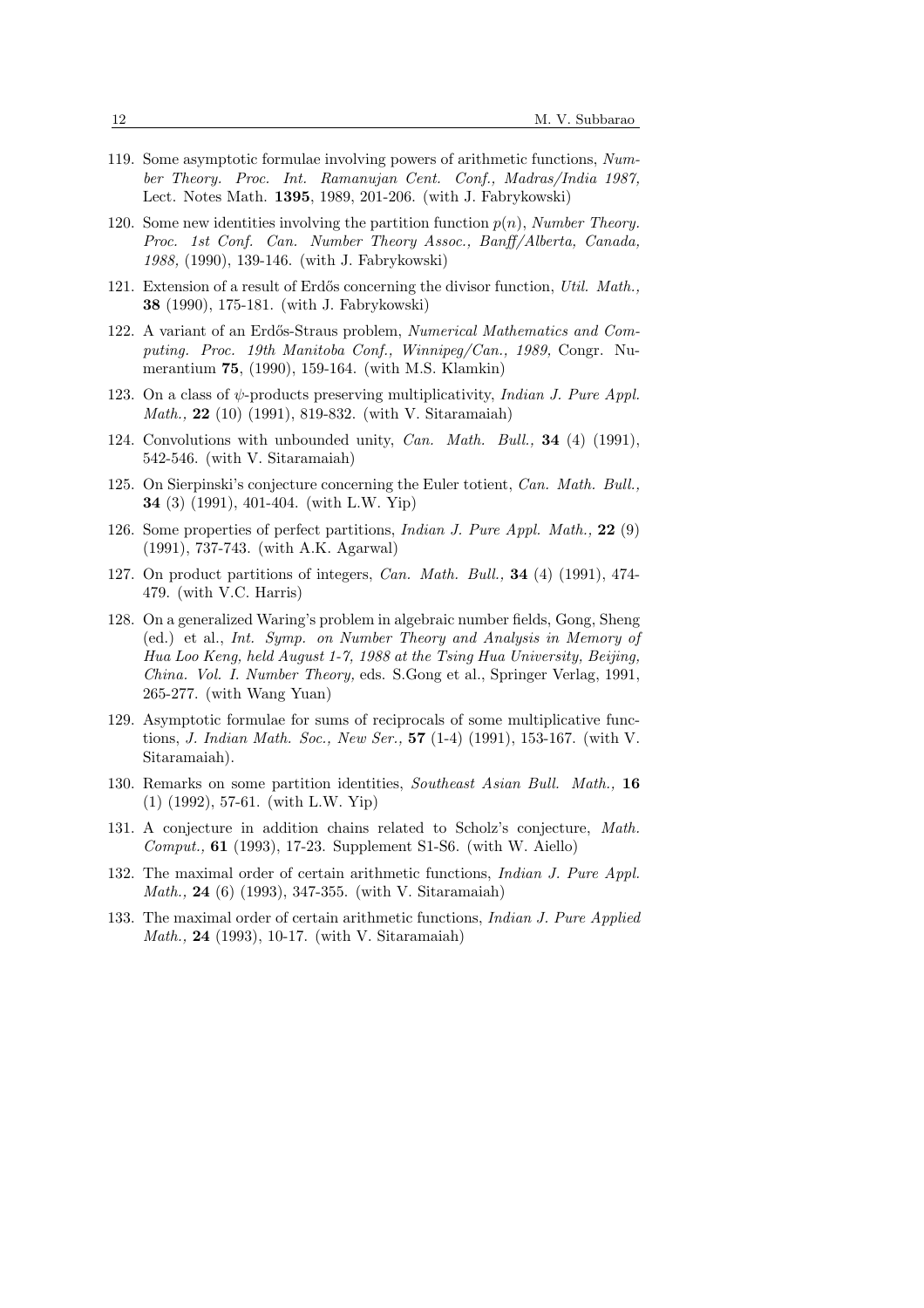- 134. On a class of  $\psi$ -products preserving multiplicativity II., *Indian J. Pure* Appl. Math., 25 (12) (1994), 1233-1242. (with V. Sitaramaiah)
- 135. The identical equation in  $\psi$ -products, *Proc. Amer. Math. Soc.*, **124** (2) (1996), 361-369. (with V. Sitaramaiah)
- 136. Product partitions and Euler pairs, Nieuw Arch. Wiskd., IV (3) Ser. 15, (1997), 207-217.
- 137. On regular  $\psi$ -convolutions, J. Indian Math. Soc. New Ser., 64 (1-4) (1997), 131-150. (with V. Sitaramaiah)
- 138. A companion to a Lehmer problem, Publ. Math., 52 (3-4) (1998), 683-698.
- 139. On the equation  $\sigma^*(\sigma^*(n)) = 2n$ , *Util. Math.*, **53** (1998), 101-124. (with V. Sitaramaiah)
- 140. On the multiplicative function  $n^{i\tau}$ , Stud. Sci. Math. Hung., 34 (1-3)  $(1998), 211-218.$  (with I. Kátai)
- 141. The characterization of  $n^{ir}$  as a multiplicative function, Acta Math. Hung., 81 (4) (1998), 349-353. (with I. Kátai)
- 142. On the unitary multiperfect numbers, Nieuw Arch. Wiskd. IV., 16 (1-2) (1998), 57-61. (V. Sitaramaiah)
- 143. On the iterates of the sum of exponential divisors, Math. Pannonica, 10  $(2)$  (1999), 153-158. (with I. Kátai)
- 144. Odd perfect numbers: some new issues, Period. Math. Hung., 38 (1-2) (1999), 103-109.
- 145. Some summations of q-series by telescoping, Pac. J. Math., 191 (1) (1999), 173-182. (with A. Verma)
- 146. Local peaks of additive functions, Publ. Math., 56 (1-2) (2000), 171-177.  $(with I. Kátai)$
- 147. Quasi-additive and quasi-multiplicative functions with regularity properties, Publ. Math.,  $56$  (1-2) (2000), 43-52. (with I. Kátai)
- 148. Group valued q-additive functions on polynomial values, Publ. Math., 59  $(1-2)$   $(2001)$ , 35-43. (with I. Kátai)
- 149. Some remarks on a product expansion. An unexplored partition function, Symbolic Computation Number Theory. Special Functions. Physics and Combinatorics. Proc. of Conf., Gainesville, FL, USA, November 11-13, 1999, eds. F.G. Garvan and M.E.H. Ismail, Kluwer, Dev. Math. 4, 2001, 267-283. (with A. Verma)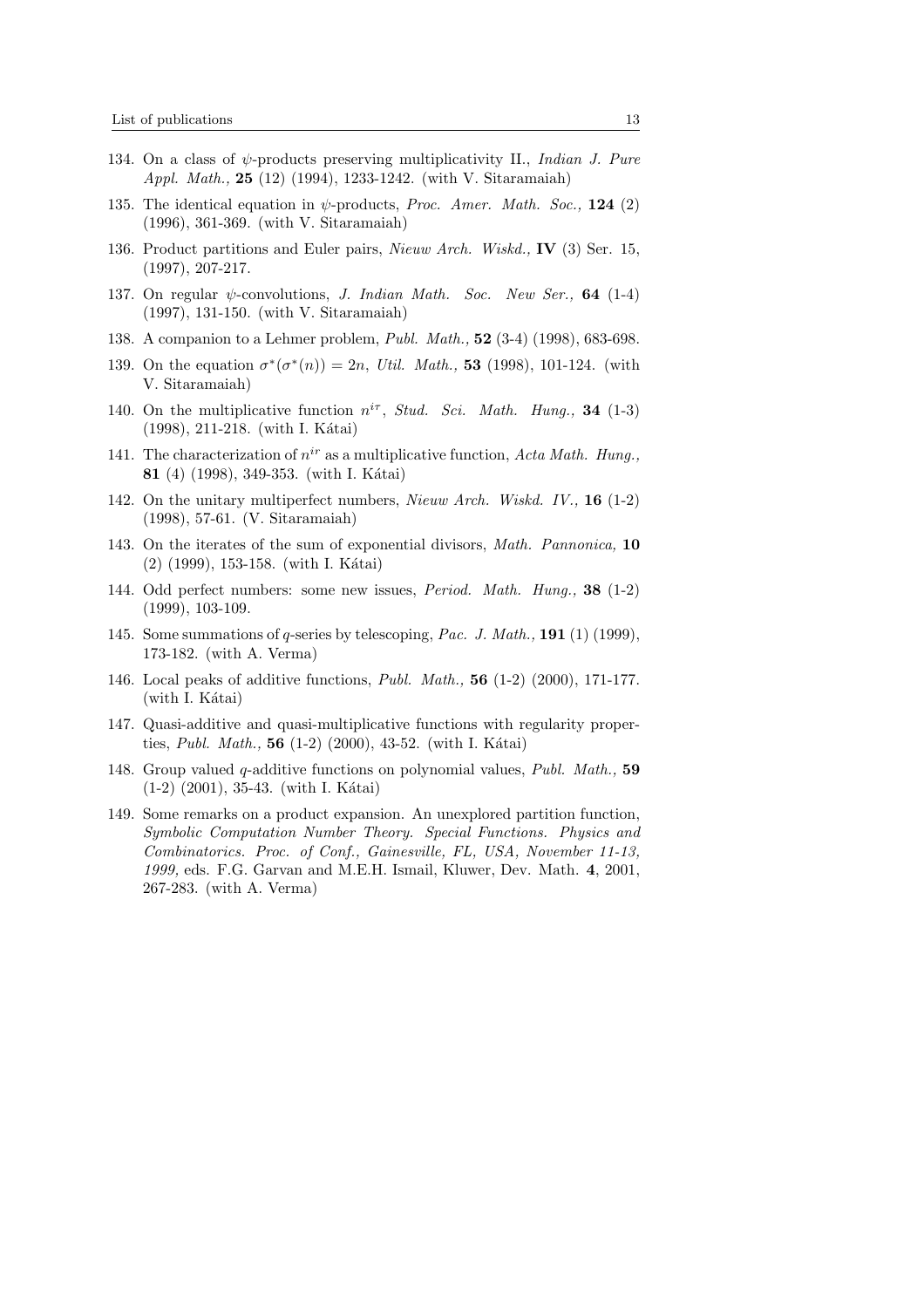- 150. Partitions: some parity problems and results, Proc. Int. Conf. Soc. of Special Functions and their Appl., eds. R.V. Denis and M.A. Khan, 2001, 59-65.
- 151. On an extension of Nagell's totient function and some applications, Ars. Comb.,  $62$  (2002), 79-96. (with V.V. Subrahmanya Sastri)
- 152. The Lehmer problem on the Euler totient: a Pandora's box of unsolvable problems, Agarwal, A.K. (ed.) et al., Number Theory and Discrete Mathematics. Proc. of Int. Conf. in honour of Srinivasa Ramanujan,  $Chandiarh, India, October 2-6, 2000, Birkhäuser, Basel, Trends in Math$ ematics, 2002, 179-187.
- 153. A modified problem of Pillai and some related questions, Amer. Math. *Mon.*, **109** (6) (2002), 554-559. (with G.E. Hardy)
- 154. Some remarks on a paper of Ramachandra, Lith. Math. J., 43 (4) (2003), 410-418 and Liet. Mat. Rink., 43 (4) (2003), 497-506. (with I. Kátai)
- 155. On the distribution of exponential divisors, Annales Univ. Sci. Budapest. *Sect. Comp.*, **22** (2003), 161-180. (with I. Kátai)
- 156. On a new proof of a theorem of Indlekofer and Timofeev, Annales Univ. Sci. Budapest. Sect. Math., 47 (2004), 29-33. (with I. Kátai)
- 157. Product partitions and recursion formulae, Int. J. Math. Math. Sci., 33-36 (2004), 1725-1735.
- 158. Distribution of additive and  $q$ -additive functions under some conditions, *Publ. Math.*, **64** (1-2) (2004), 167-187. (with I. Kátai)
- 159. On the local distribution of the iterated divisor function, Math. Pannon*ica*, **15** (1) (2004), 127-140. (with I. Kátai)
- 160. Three theorems of Sierpinski and their unitary analogues, Bull. Inst. *Comb. Appl.*,  $42$  (2004), 81-86. (with V. Sitaramaiah)
- 161. Some parity results regarding t-core partitions, Applications of Fibonacci Numbers, Volume 9. Proc. of 10th Int. Research Conf. on Fibonacci Numbers and their Applications, Northern Arizona University, Flagstaff, AZ, USA, June 24-28, 2002, ed. F.T. Howard, Kluwer, 2004, 201-211. (with N. Robbins)
- 162. Some problems and results in arithmetic functions, Proc. Conf. in Number Theory, Lecture Notes Series, Ramanujan Math. Soc., 1 (2004), 121-133.
- 163. Remarks on prime-independent multiplicative functions, Annales Univ. Sci. Budapest. Sect. Comp., 23 (2004), 95-105.
- 164. On the function  $\zeta(S)\zeta(S-A)\ldots\zeta(S-RA) = \sum_{n=1}^{\infty} \frac{\sigma_{A,R+1}(n)}{n^S}$ , Math. Pan*nonica*, **16** (1) (2005), 19-27. (with I. Kátai)